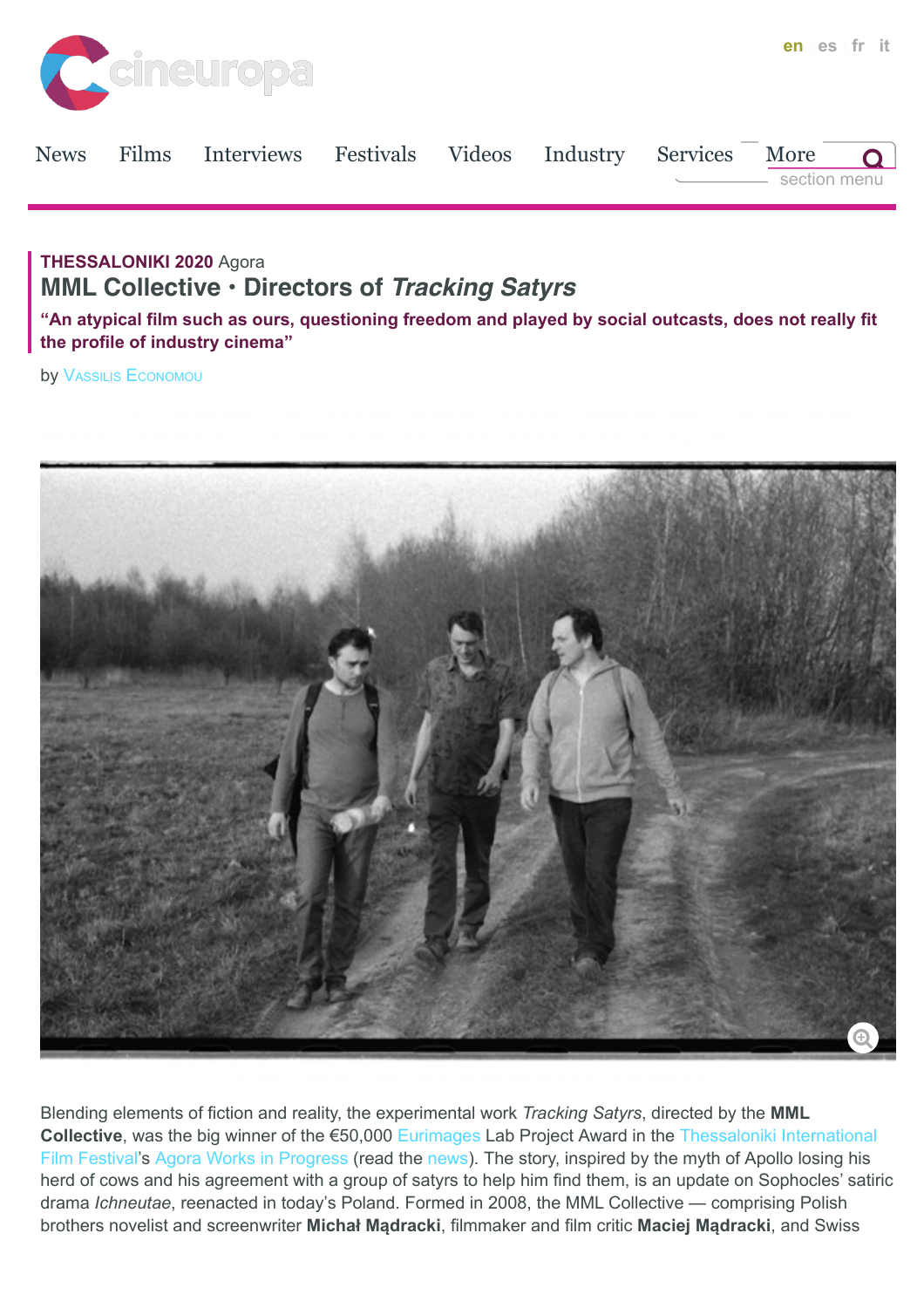filmmaker and graphic artist **Gilles Lepore** — look at ideologies, fantasies and myths and their work has been show in contemporary art exhibitions and institutions. *Tracking Satyrs* is produced by **Beata Rzeźniczek** for Warsaw-based company [Madants](https://cineuropa.org/prodcompany/308035/), in co-production with Switzerland's [Prince Film](https://cineuropa.org/prodcompany/108499/). Cineuropa talked to them about the creative part of their project and how difficult it is to shoot something daring today.

## **Cineuropa: For** *Tracking Satyrs***, you drive your inspiration from a Greek myth in order to tell a really contemporary story. Could you offer us some more information regarding your project?**

**MML Collective**: Intertwining an ancient myth with our present day has given us the opportunity to look at our contemporary era from a timeless perspective. This approach invited us to revisit the mythological representation inspired by our time, to create a hybrid visual world with an unconventional casting. A kind of shifted counter-model where we are amused by undoing the norms of today's society.

## **How would you characterize** *Tracking Satyrs* **in relation to modern society? What issues are you trying to showcase?**

The narrative of Sophocles is peopled by extraordinary characters and definitely dealing with the idea of freedom. We didn't want to stop at a single interpretation of this concept and tried to find, in today's Poland, several characters and situations which feature a tension with the desire for freedom or for liberation. This led us to represent a certain margin of society and to develop topics such as gender identities, feminism, migration and the rejection of the norm.

## **Was it difficult to shoot something so edgy in today's Poland? What were some of the difficulties you faced?**

An atypical film such as ours, questioning freedom and played by social outcasts, does not really fit the profile of industry cinema. Facing this reality, we were obliged to adapt to the circumstances — we were shooting the film gradually, piece by piece, when we had just enough to do it. To give an example: we started filming in 2019, and at that time, besides the actors and the three of us, we had only a DOP, a make-up artist and two volunteers in the crew. Besides economic troubles, we were very lucky and had a great time working with our actors and with everyone involved in the project, and more generally, we were happy to organise the shoot in Poland, where the magic of cinema is still alive and it's possible to realise the impossible.

## **How helpful will the Eurimages Lab Project Award be for you? What are the next steps?**

This award will allow us to move forward with serenity. It will be a decisive help in organising the last part of the shooting, which must take place indoors, including 3 days in the studio. After that, there will be a lot of work to do on the soundtrack, in post-production, and our budget is still under construction.

#### **What was your experience at Thessaloniki's Agora, and what else are you looking for now?**

We are grateful to Thessaloniki's Agora team for our selection. Being part of such a variety of innovative projects reinforced our desire to find new cinematographic languages. Our interactions with the participants were also very positive, although it was a little frustrating to meet only through a computer screen due to the outbreak. So, what else are we looking for now? To go to Thessaloniki in the near future, enter a film theatre and experience very daring films!

**[amomama.com](https://news.amomama.com/)** VISIT SITE

## [Privacy Policy](https://www.iubenda.com/privacy-policy/84724847)

# About us

Cineuropa is the first European portal dedicated to cinema and audiovisual in 4 languages. With daily news, interviews, data bases, in-depth investigations into the audiovisual industry, Cineuropa aims at promoting the European film industry throughout the world. Welcome to a platform where professionals can meet and exchange information and ideas.